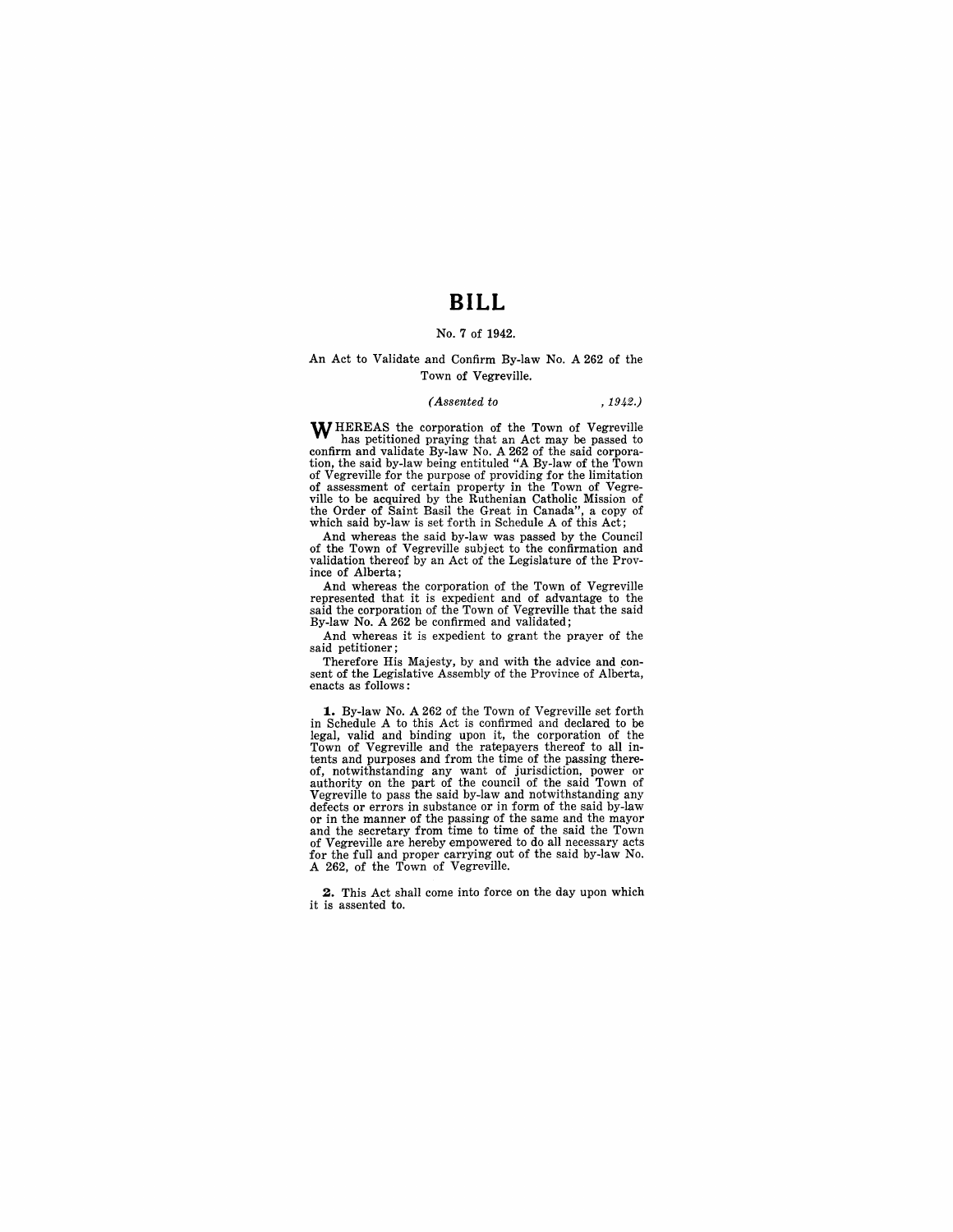#### SCHEDULE A.

## BY-LAW No. A 262 OF THE TOWN OF VEGREVILLE.

A by-law of the Town of Vegreville for the purpose of providing for the limitation of assessment of certain proerty in the Town of Vegreville to be acquired by the Ruthenian Catholic Mission of the Order of Saint Basil the Great in Canada.

Whereas the Ruthenian Catholic Mission of the Order of Saint Basil the Great in Canada, a body corporate under chapter 152 of the Statutes of Canada 7-8, Edward VII, has agreed to establish a seminary in the Town of Vegreville upon the condition that the corporation of the Town<br>of Vegreville limit its assessment for a period of thirty<br>years of such lands, not exceeding ten acres in extent,<br>within the limits of the Town of Vegreville, as sh acquired by the said Ruthenian Catholic Mission of the Order of Saint Basil the Great in Canada;

Now therefore the Council of the Town of Vegreville enacts as follows:

That the assessment of such lands within the corporation<br>of the Town of Vegreville as the Ruthenian Catholic Mis-<br>sion of the Order of Saint Basil the Great in Canada, a<br>body corporate under chapter 152 of the Statutes of ada 7-8, Edward VII, shall acquire not exceeding ten acres in extent, together with all buildings, erections or improve-<br>ments which shall be placed thereupon, shall not exceed the sum of \$5,000.00 for a period of thirty years from the first<br>of January, A.D. 1942, so long as the said lands, not exceeding ten acres in extent, and the erections, buildings or improvements thereupon are used exclusively for religious improvements thereupon are used exclusively for religious<br>or educational purposes by the said Order without charge<br>for tuition, board and lodging; provided that in the event<br>of the said Order acquiring within the boundarie that the said Order shall select and notify in writing the assessor for the said the corporation of the Town of Vegre-<br>ville not later than the first of April, A.D. 1942, the area not exceeding ten acres in extent as aforesaid together with the erections, buildings and improvements thereon of which the Order desires to have the assessment limited to the said sum of \$5,000.00.

That the mayor and the secretary-treasurer of the cor- poration of the Town of Vegreville be empowered to execute in favour of the said the Ruthenian Catholic Mission of the Order of Saint Basil the Great in Canada, a body corporate under chapter 152 of the Statutes of Canada 7-8, Edward VII, a transfer of all the lots in blocks thirty-six (36) and fifty-one (51) as described in a map or plan of record in the Land Titles Office for the North Alberta Land Registration District as No. 4373 BB, which said transfer shall be delivered to the said Order together with the relative duplicate certificates of title so soon as the said Order shall

## 2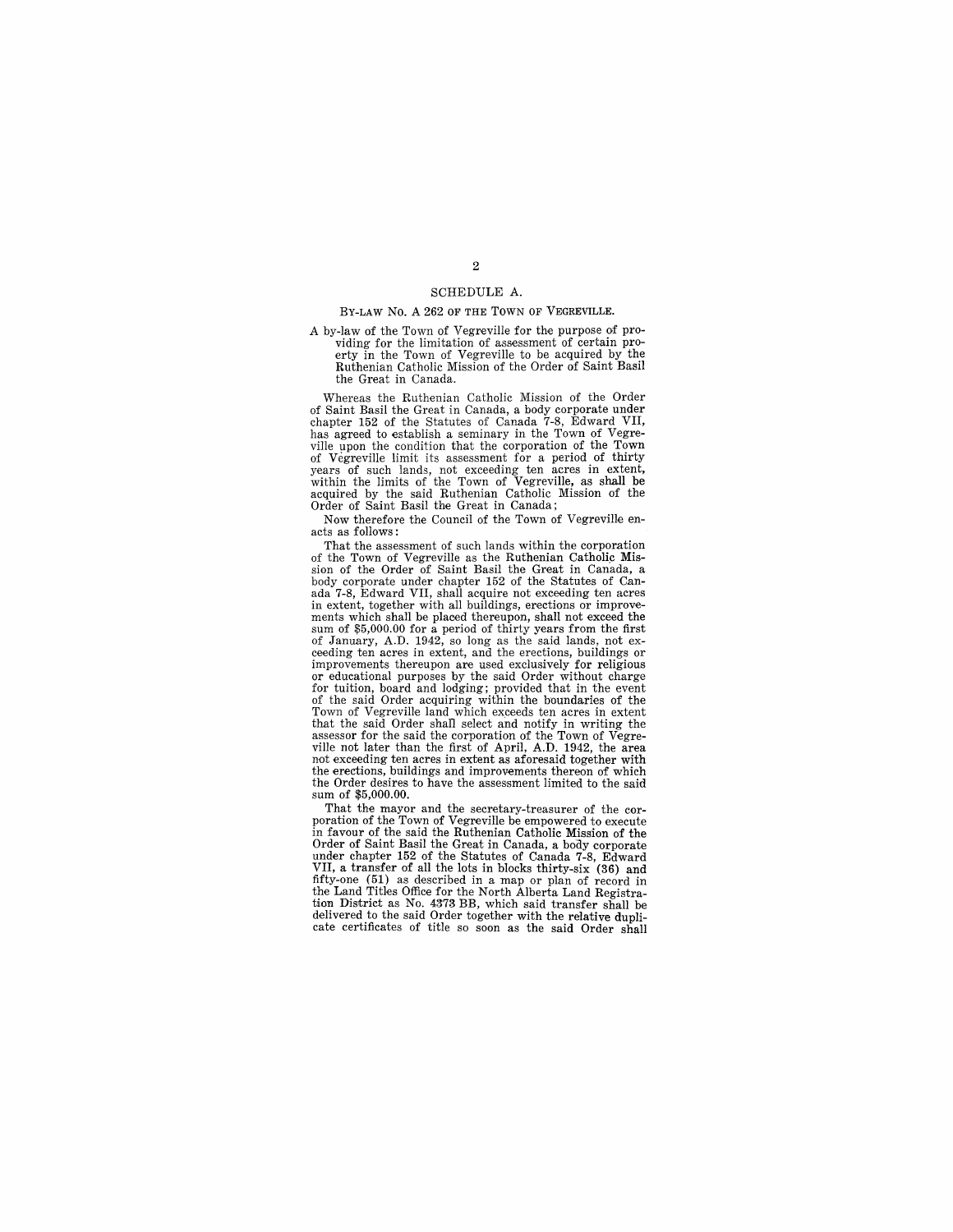commence the erection of buildings upon the said area not exceeding ten acres in extent and which commencement shall be no later than the first of July, A.D. 1942.

That the mayor and the secretary-treasurer of the cor-<br>poration of the Town of Vegreville be empowered at its<br>expense to petition the Lieutenant Governor in Council and<br>the Legislature of the Province of Alberta for the pa

Passed provisionally in council this 26th day of January, A.D. 1942.

Read the second time and passed this 26th day of January, A.D. 1942.

Finally passed in council this 26th day of January, A.D. 1942.

J. B. HOLDEN, *Mayor.* 

J. FITZALLEN, *Secretary-Treasurer.* 

3